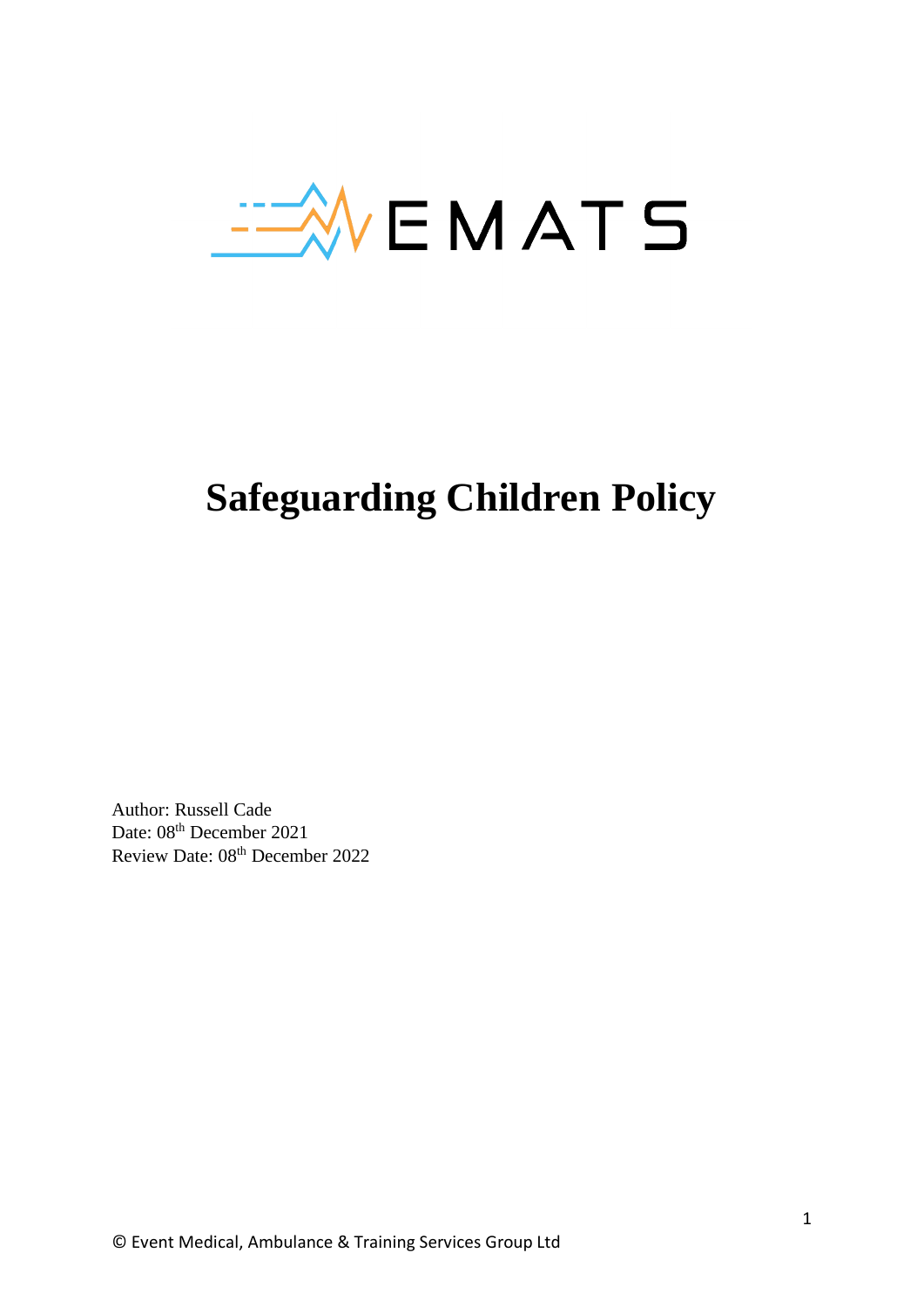# *1 – Introduction*

EMATS is committed to safeguarding and promoting the welfare of children and young people across all areas of operations and work closely with partner organisations to improve this process.

Safeguarding is everyone's responsibility. Our legislative responsibilities to safeguard children and young people require us to be vigilant and responsive every time we engage with service users and families (Children Act 1989, 2004). For those children who are suffering, or likely to suffer, significant harm, joint working is essential to safeguard and promote their welfare and, where necessary, to help bring to justice the perpetrators of crimes against children.

EMATS safeguarding structure is designed to ensure that all practitioners working to safeguard children and young people understand fully their responsibilities and duties as set out in primary legislation, associated regulations and guidance and ensure staff are familiar with national guidance.

This policy offers a mechanism (and separate practice guidance) to enable medical staff to raise any concerns which are then reported to the appropriate agency, usually the Local Authority Children's Services Department, for consideration of further action. Children's Services and the local police service have statutory authority and responsibility to investigate allegations or suspicions about child abuse or neglect.

The purpose of this document is to ensure all EMATS staff are aware of, and can recognise cases of suspected abuse and neglect of children and young people and are aware of the action to follow when abuse and neglect are suspected.

EMATS safeguarding team provides a statutory, supportive and advisory role to all staff working within EMATS. The team provides a comprehensive safeguarding children's service for EMATS staff involved with the care of children and their families.

*2 – Scope*

This policy applies to all staff, contractors, voluntary agencies and volunteers who work for, in conjunction with or on behalf of EMATS, including those staff , observers and visitors who may not come into direct contact with patients.

## *3 – Objectives*

To ensure that all EMATS employees, contractors, those on temporary contract, volunteers and students (for the purposes of this policy they will be referred to as staff) are aware of their duties to uphold the welfare and rights of children and young people and fulfil their professional responsibilities to take action to prevent and minimise children from experiencing neglect, harm or abuse. In conjunction with other relevant policies.

To ensure that all EMATS employees, contractors and volunteers can recognise the signs of suspected neglect, harm or abuse whether working directly with children or not and know how to report it in a timely manner.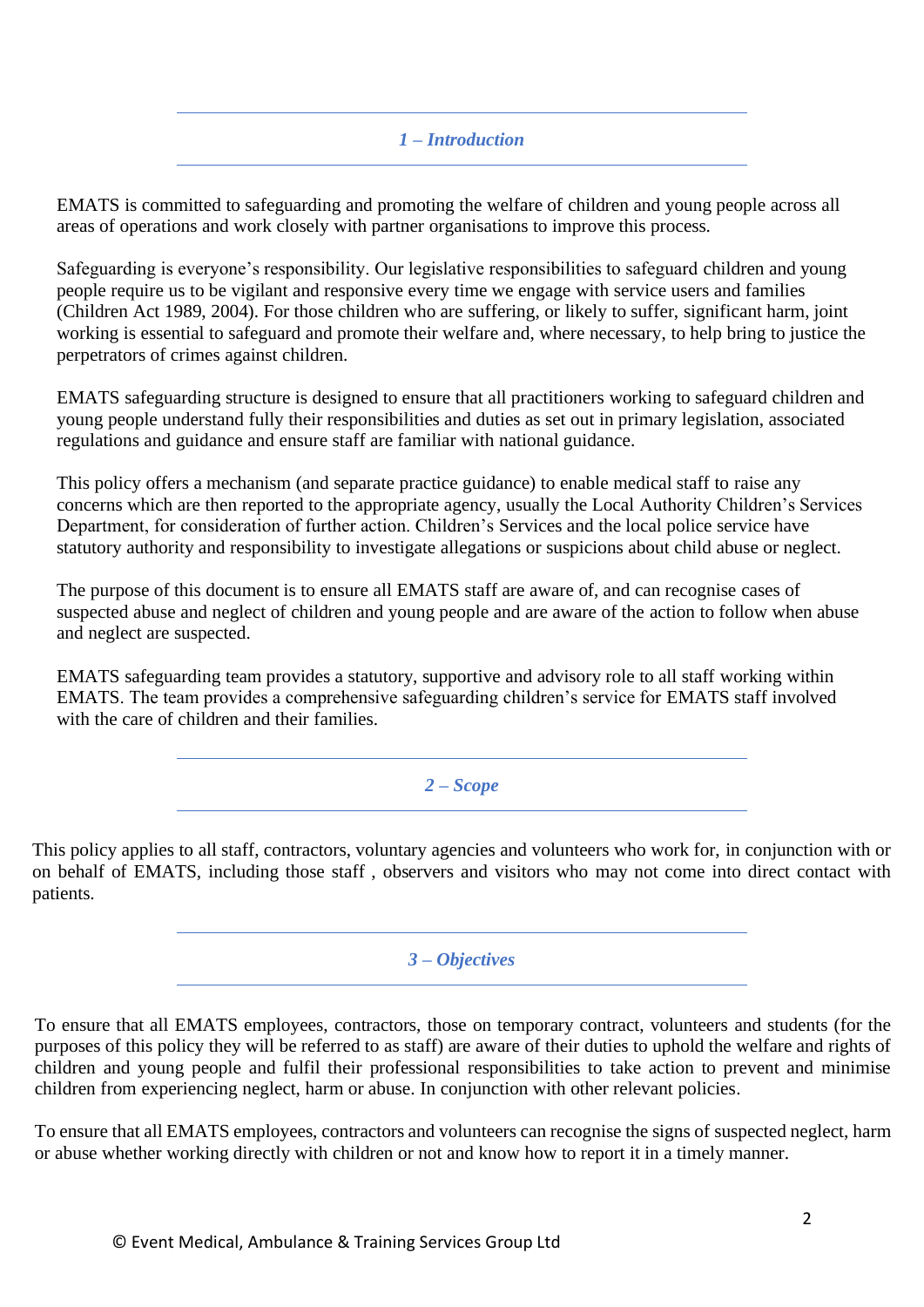#### *4 – Responsibilities*

**Safeguarding lead** to scrutinise and ensure safeguarding obligations are met. To ensure that safeguarding remains integral to EMATS and is not compromised by operational or financial pressures.

**Managing Director** To provide executive leadership for safeguarding across the organisation, ensuring safeguarding is a priority and a regular agenda item at a senior level and are accountable for the governance of safeguarding to the regulators and partners. Make referrals to the Independent Safeguarding Authority or its successors.

**General Manager** Ensure operational implementation and adherence to this policy. To authorise the release of operational staff to contribute to external safeguarding investigations and monitor compliance of all contractors who come into contact with patients and that all staff receive the appropriate level of training. The records are kept on the required training statistics and ensures that the EMATS recruitment process follows that of a safer recruitment guideline.

#### *5 – Definitions*

Safeguarding working together to safeguard children (HM Government, 2018) Defined as:

- ➢ Protecting children from maltreatment;
- ➢ Preventing impairment of children's health or development;
- ➢ Ensuring that children grow up in circumstances consistent with the provision of safe and effective care; and
- ➢ Taking action to enable all children to have the best outcomes.

Child or Young Person Where the term child, children or young person is stated, this relates to a person who has not yet reached their 18th birthday (Children Act 1989, 2004).The fact that a child has reached 16 years of age, is living independently or is in further education, is a member of the armed forces, is in hospital or in custody in the secure estate for children and young people, does not change his or her status or entitlement to services or protection under the Children Act 1989.

Categories of abuse There are four categories of child abuse. They are defined in the UK Government guidance Working Together to Safeguard Children, 2018 as follows:

- $\triangleright$  Physical abuse
- $\triangleright$  Emotional abuse
- ➢ Sexual abuse
- ➢ Neglect

#### *6 – Legislation*

The Children Act (1989, 2004) outlines the statutory and legal frameworks for the provision and delivery of child welfare services in England.

All health care providers are required under legislative statutory duties to comply with the Children Act (2004, Section 11) which stipulate: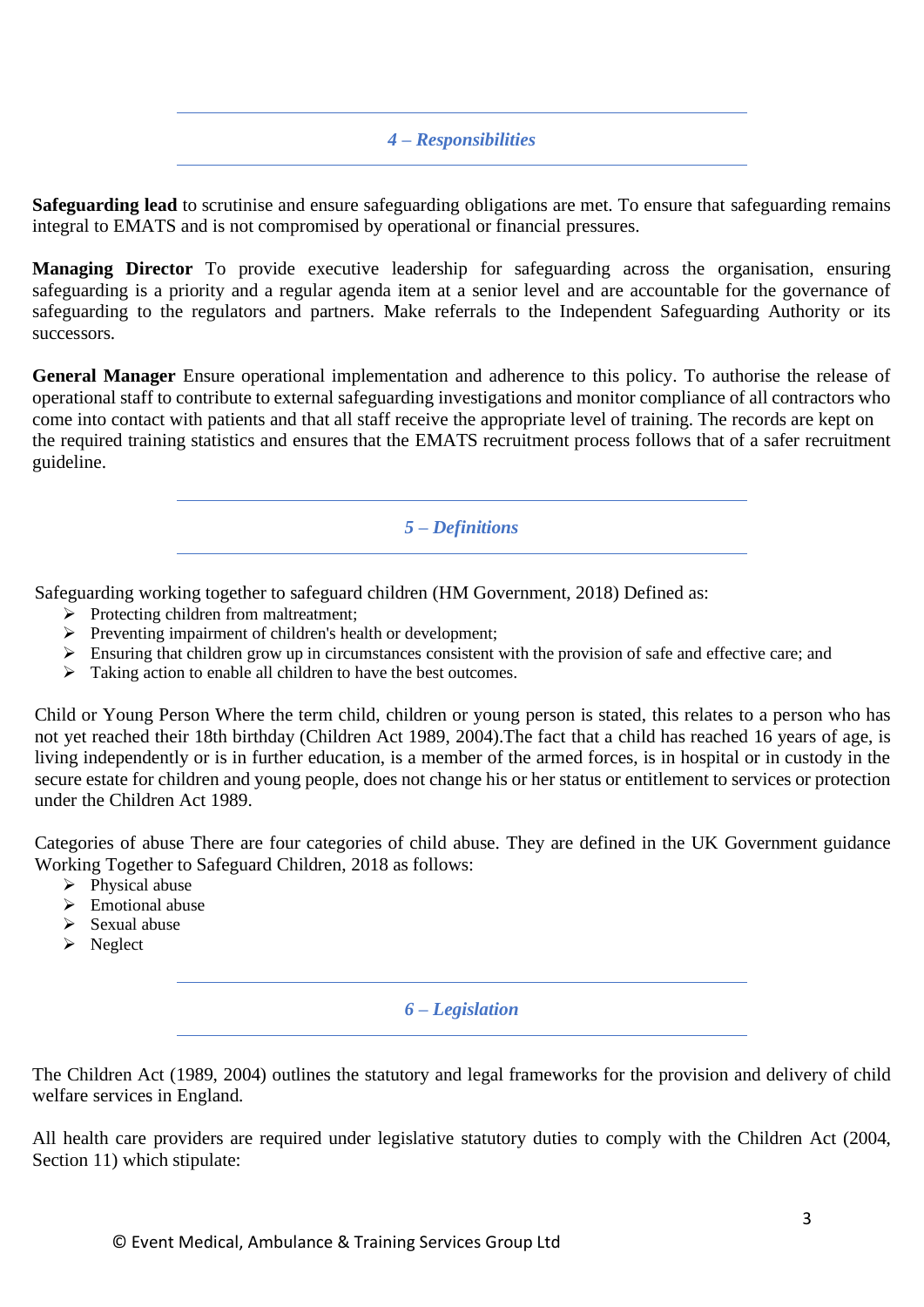"That organisations will make arrangements for ensuring their functions and services provided on the behalf, are discharged with regard to the need to safeguard and promote the welfare of children."

"All those working in the field of health have a commitment to protect children, and their participation in interagency support to Social Services departments is essential if the interests of the children are to be safeguarded."

*7 – Key Principles of Safeguarding Children*

All children deserve the opportunity to achieve their full potential. In 2003, the Government published the, Every Child Matters Green Paper alongside the formal response to the report into the death of Victoria Climbié. The Green Paper set out five outcomes that are key to children and young people's wellbeing:

- $\triangleright$  Be healthy
- $\triangleright$  Stay safe
- $\triangleright$  Enjoy and achieve
- ➢ Make a positive contribution and
- $\triangleright$  Achieve economic wellbeing

*8 – Safeguarding Issues Domestic Abuse*

The cross-government definition of domestic violence and abuse is:

"Any incident or pattern of incidents of; controlling, coercive, threatening behaviour, violence or abuse between those aged 16 or over who are, or have been, intimate partners or family members regardless of gender or sexuality."

The abuse can encompass, but is not limited to:

- ➢ Psychological
- ➢ Physical
- $\triangleright$  Sexual
- ➢ Financial
- ➢ Emotional

(HM Government 2013, 2016)

Children who reside in a household where domestic abuse occurs are affected either directly or indirectly. It is imperative that all staff make a safeguarding children referral even if the children are not present.

The changes to the definition of domestic raise awareness that young people in the 16 to 17 age group can also be victims of domestic violence and abuse.

Domestic abuse where there are no children in the family should be assessed on an individual basis regarding safeguarding referral or police referral if the abuse suspected is a crime. However, operational staff should be mindful of this when attending calls of this nature; they may be the first agency to become aware of the risk to the patient and can initiate the work with other agencies to safeguard the children, young people and any adults at risk.

Gillick competence "...whether or not a child is capable of giving the necessary consent will depend on the child's maturity and understanding and the nature of the consent required. The child must be capable of making a reasonable assessment of the advantages and disadvantages of the treatment proposed, so the consent, if given, can be properly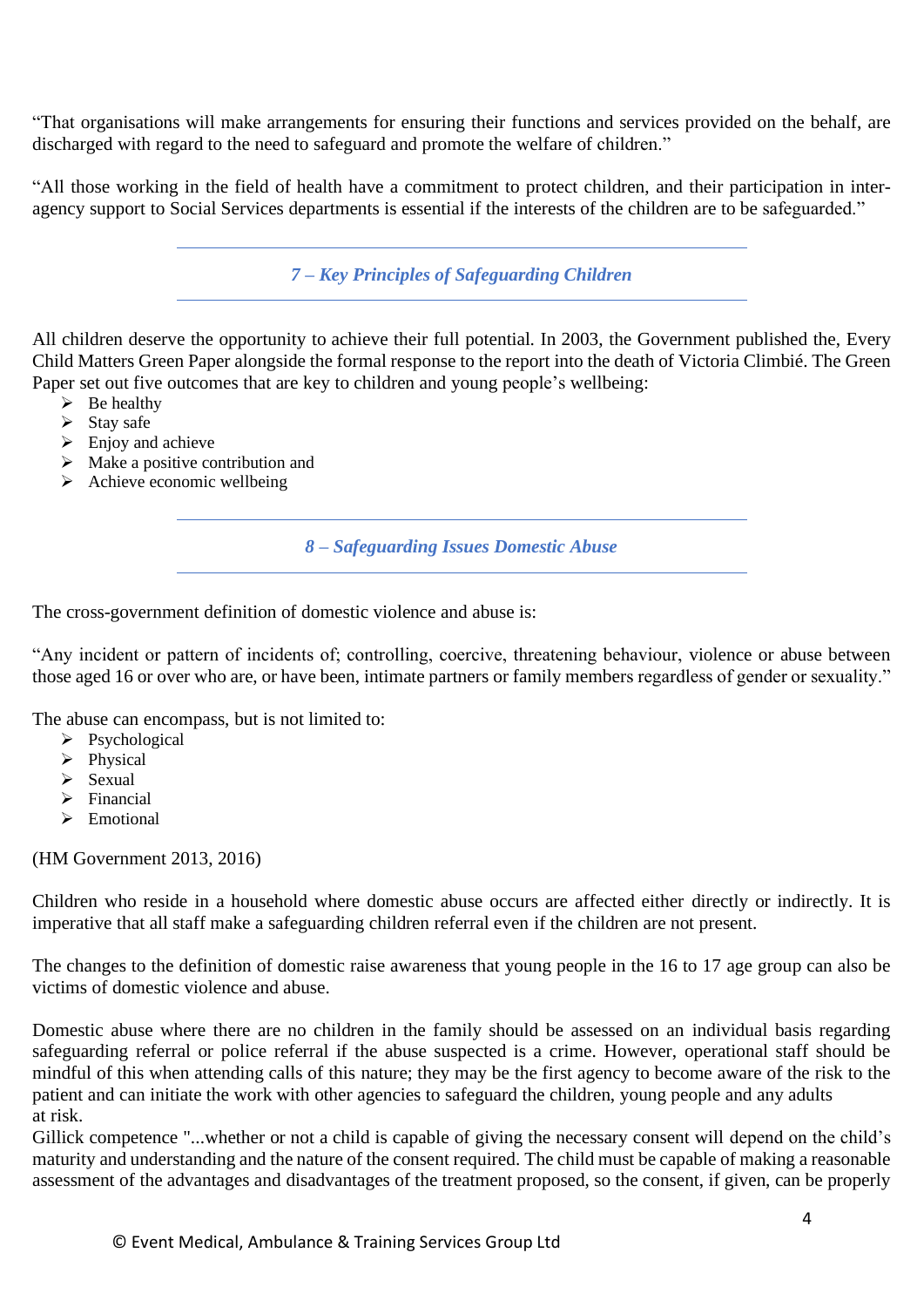and fairly described as true consent." (Mr Justice Woolf, 1982) Refusal and Consent may be given either by the person with parental responsibility for the child or where the child has capacity to give consent, by the child. Where the child has sufficient maturity and understanding of the proposed procedure ('Gillick Competent') then the child is legally able to consent to treatment (but may not be able to refuse treatment). We must ensure they are protected, and their best interests are taken into account. To prevent a child from risk of significant harm parental consent may be overridden. Staff should also contact Police in emergency situation to enable police use their powers of protection.

Child Death There have been a number of changes to the child death review system. Currently all child deaths, with the exception of still births are reviewed by the local multi agency Child Death Overview Panel (CDOP) and the newly formed Child Death Review Partners (CDRP) will enact their functions through the CDOPs. Their purpose is to review the deaths of all children and review themes and trends to determine whether there were modifiable or non-modifiable factors that resulted in the child's death. The CDOP is a subgroup of the Child Partnership Arrangements that have replaced the Local Safeguarding Children's Boards (LSCBs) and are

accountable to the convener of the Child Partnership Arrangements.

In all cases of a child death operational staff should contact either EMATS duty manager or local trust control. This is time critical. A safeguarding referral should be made where there are safeguarding concerns, regardless of whether the child was present during the episode leading to the death of the patient.

#### **Substance misuse**

Children, If a patient is intoxicated or under the influence of recreational drugs and it appears that they may be under 18 they should be conveyed to hospital.

If there are safeguarding concerns then a safeguarding referral must be made.

A patient intoxicated or under the influence of recreational drugs under 18 years of age is not to be left at home alone or discharged into the community unaccompanied. A responsible adult, ideally a parent or legal guardian, must be contacted and asked to collect the patient.

Adults In a situation when excessive substance misuse has impacted on parental capacity, clinicians must ensure that the safety and welfare of the child is paramount.

Clinicians need to evidence that they have considered the needs of the child on the PRF and what action has been taken. If in doubt, advice can be sought at the time from control.

## **Female Genital Mutilation (FGM)**

Female Genital Mutilation is child abuse and a crime (Female Genital Mutilation 2003) all referrals should be made via control. The Department of Health has stated that all clinicians are to record in clinical notes when FGM has been identified and what type if known. Where a direct disclosure of FGM is made by the child this must be reported directly to the police via 101 or 999 if an emergency.

## **Youth Violence**

'It is not an issue that one agency or government department can tackle alone.. It requires many others working together and sharing information'… (Ending Gang and Youth Violence Programme 2012-2015 HM Government, 2011).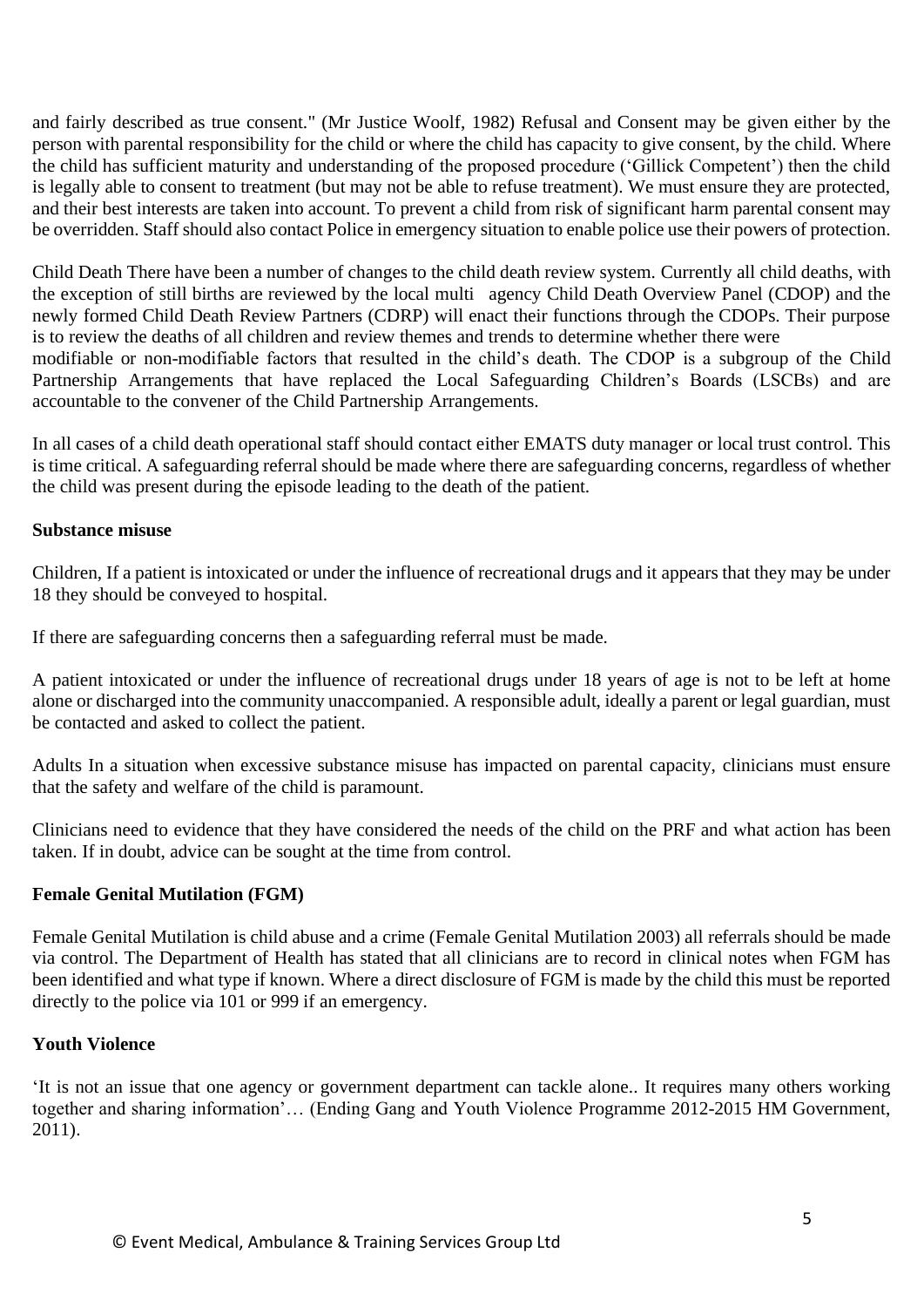It is imperative that all children involved in any violent assault including sexual assault and any involving a weapon, either as a victim or perpetrator should have a safeguarding referral made via control. Information sharing is key and needs to happen effectively when a child is coerced to become involved in criminal activities.

# **Child Criminal Exploitation (CCE)**

This occurs when a child is coerced to become involved in criminal activities. These children often end up in the criminal justice system instead of being seen as, in need of safeguarding and /or protection. This can be in the form of "county lines" (drug trafficking) and child trafficking.

#### **Radicalisation**

This follows the grooming process often used in CCE and CSE. In which the young person is coerced into undertaking harmful actions.

## **Child Sexual Exploitation (CSE)**

Ambulance staff are in a key position to recognise children and young people who are suffering sexual exploitation. Staff may also be able to pick up on signs of emotional, sexual and physical abuse or signs of violence when young people present with injuries, drug overdose, self-harm and substance misuse. The Sexual Offences Act (2003) gives specific protection for a child under 13 years of age and any such offence should be taken to indicate a risk of significant harm to the child and Police should be contacted.

The age of consent for any form of sexual activity is 16, so any sexual activity between an adult and a child under the age of 16 is a criminal offence and Police should be contacted. A safeguarding referral should be made via control and Police contacted where a crime/suspicion of crime is present.

## **Looked After Children (LAC)**

'Looked after children' is defined in law under the Children Act 1989 it is: A child is looked after by a local authority if he or she is in their care or is provided with accommodation for more than 24 hours by the authority. If staff have any safeguarding concerns about Looked after Children, a safeguarding referral needs to be made via control.

#### **Safeguarding Concerns relating to the Unborn**

Where there are concerns that the prospective parents might need support to care for their baby or that the baby may have suffered, or is likely to suffer, significant harm, a child safeguarding referral must be made to the local authority via control highlighting clearly the potential risk to the unborn.

#### **Contextual Safeguarding**

Contextual safeguarding is an approach to understanding & responding to young people's experiences of significant harm beyond the family.

Contextual safeguarding offers a framework to extend child protection/safeguarding approaches for assessment and intervention with families into extra-familial contexts in which young people also encounter harm, this will require staff to be 'professionally curious' as to the people the child is accompanied with, the location the child is picked up from etc.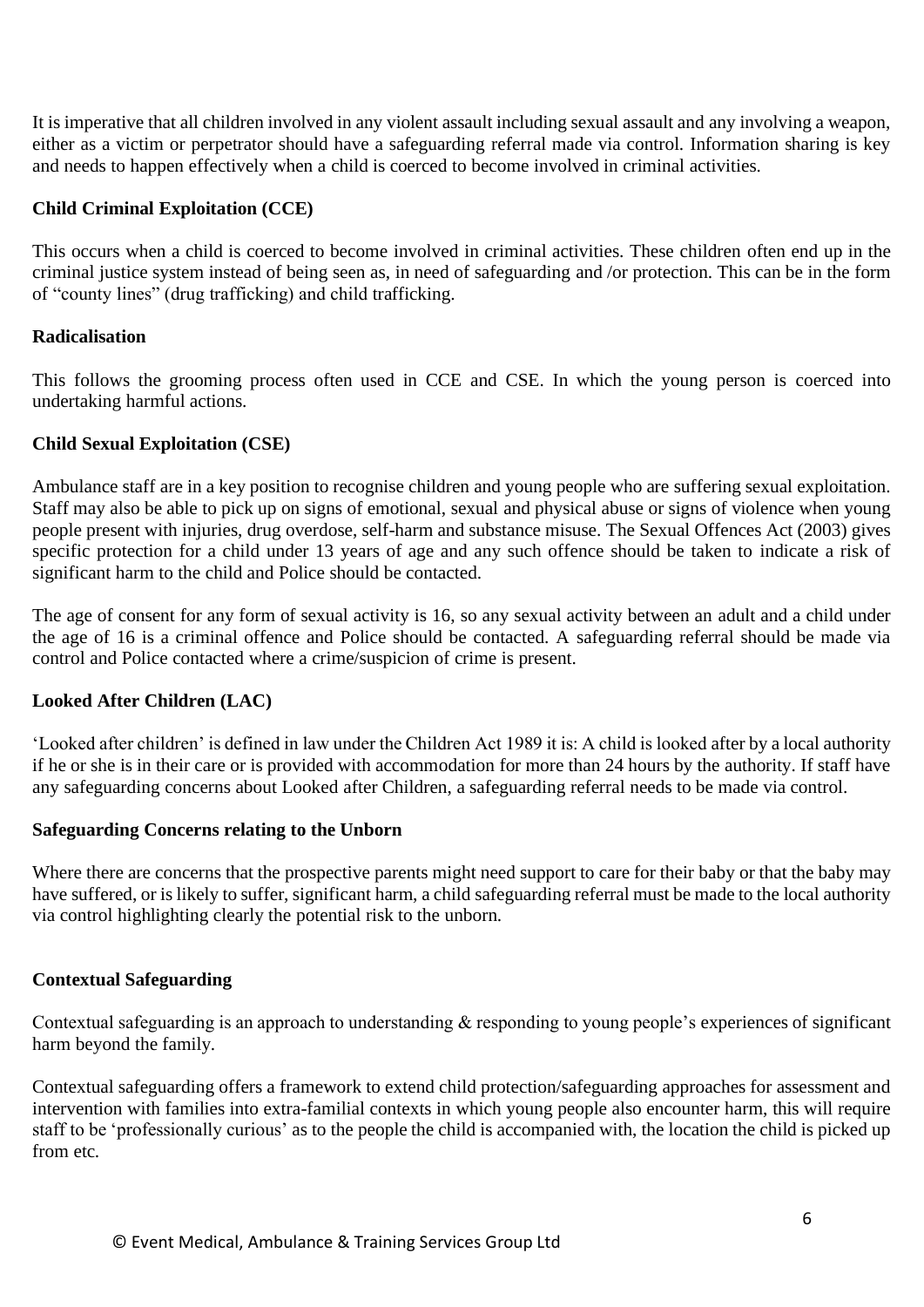It recognises that there are different relationships that young people form in their neighbourhood, schools and online that can feature violence and abuse that parents & Carers have little influence in these contexts. Safeguarding therefore expands the objectives of child protection systems in recognition that young people are vulnerable to abuse in a range of social contexts.

# **Self-Harm**

Where there is no evidence that a child has accessed Mental Health services or disengaged, the child appears withdrawn and there is concern that they might be/are self-harming/ taken an overdose feeling. A referral should be made to Children's social care.

*9 – Information Sharing Good Practice Point*

Under the Children Act there is a statutory duty to share information. The Data Protection Act 1998, Schedules 2 and 3 enable information to be shared between organisations to safeguard children and young people.

Information sharing between statutory organization's is fundamental to safeguarding children and young people, failure to do so may result in abuse going undetected or prolonging the suffering of children.

EMATS should endeavour to obtain the parent or carer's written consent to share information about the child and should explain what the information will be used for, wherever possible.

Young people may be considered to be competent to provide consent to information sharing, unless doing so puts the child/young person in danger Whilst it is good practice to share with families your intention to make a referral to Children's Social Care about their child's welfare, it is not a prerequisite. It is particularly important that parents/carers should not be informed of an ambulance crew's concern in circumstances when this may result in a refusal to attend hospital or any situation where a child may be placed at further risk. The safety of the child is paramount. This also applies to staff in control.

The most important consideration is whether sharing information is likely to safeguard and protect a child.

The following principles should be followed:

- $\triangleright$  Relevant Only information that is relevant to the purposes should be shared with those who need it. This allows others to do their job effectively and make sound decisions.
- $\triangleright$  Adequate Information should be adequate for its purpose. Information should be of the right quality to ensure that it can be understood and relied upon.
- ➢ Accurate Information should be accurate and up to date and should clearly distinguish between fact and opinion. If the information is historical then this should be explained.
- $\triangleright$  Timely Information should be shared in a timely fashion to reduce the risk of harm. Timeliness is key in emergency situations and it may not be appropriate to seek consent for information sharing if it could cause delays and therefore harm to a child. Practitioners should ensure that sufficient information is shared, as well as consider the urgency with which to share it.
- ➢ Secure Wherever possible, information should be shared in an appropriate and secure way. Practitioners must always follow their organisation's policy on security for handling personal information.
- $\triangleright$  Record Information sharing decisions should be recorded whether or not the decision is taken to share. If the decision is to share, reasons should be cited including what information has been shared and with whom, in line with organisational procedures. If the decision is not to share, it is good practice to record the reasons for this decision and discuss them with the requester. In line with each organisation's own retention policy, the information should not be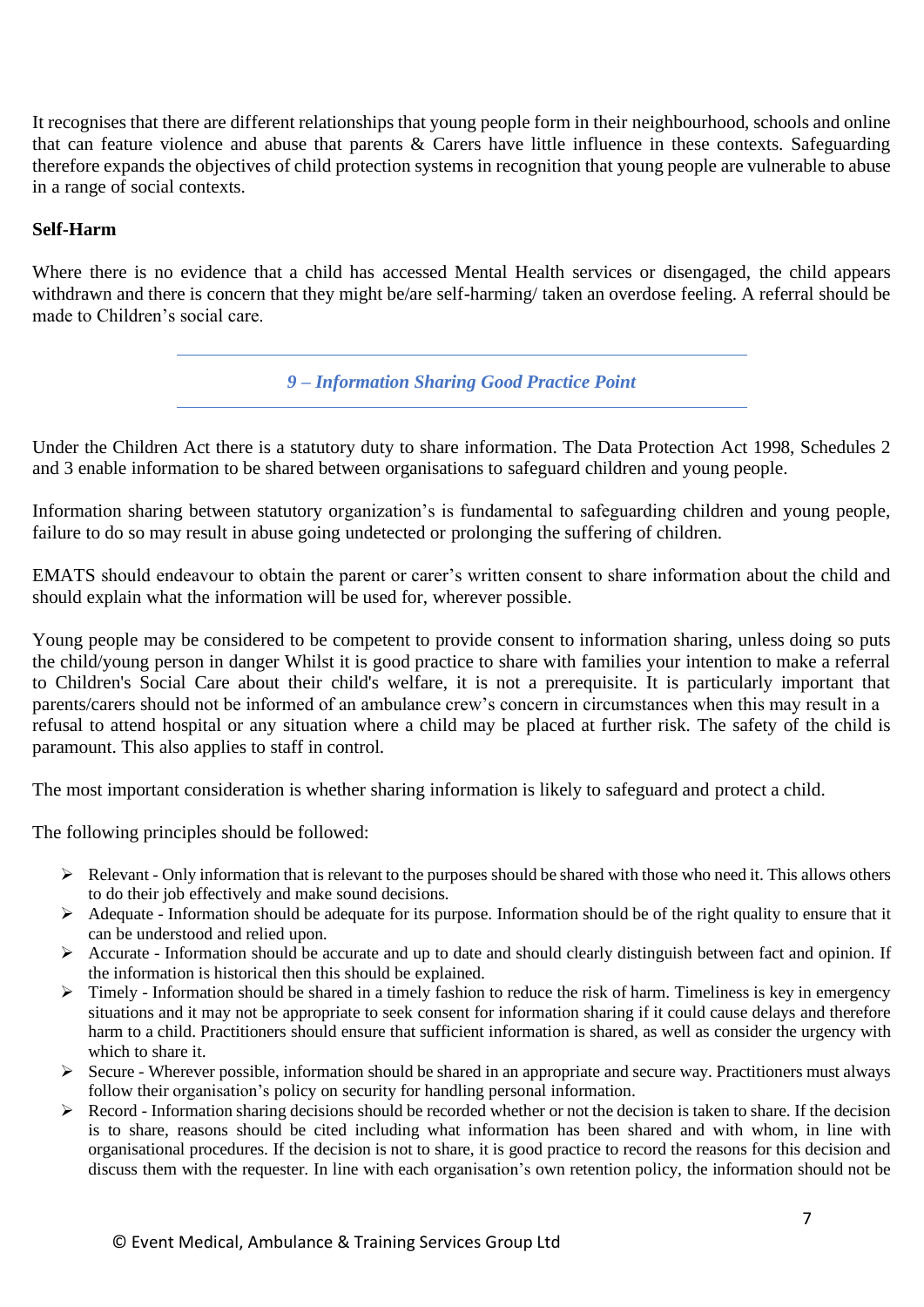kept any longer than is necessary. In some circumstances this may be indefinitely, but if this is the case there should be a review process

Information Sharing (HM Government 2015)

Any concerns about sharing information should be referred to EMATS Duty manager or the Medical Director who is the Caldicott Guardian.

*10 – Freedom to speak up (formerly whistle-blowing.)*

The Freedom to speak up review (2015) chaired by Sir Francis is primarily to ensure staff feel safe to raise concerns. Employees who have concerns about a colleague's conduct in their personal life or their professional practice. Safeguarding concerns about staff, should be reported under the Safeguarding Allegations Against Staff. Employees are entitled to protection under the Public Interest Disclosure Act 1998.

*11 – Commissioned Services*

EMATS requires that all commissioned service providers produce their own guidelines that reflect EMATS position on safeguarding children and young people. The guidelines should set out staff responsibilities, reporting concerns and recruitment processes with regard to the requirements set out in the Vulnerable Groups Act 2006.

*12 – Allegations made against employees*

EMATS will take all necessary measures to ensure that it recruits staff who uphold the principles of the Children Act 1989 and 2004. However, where this fails, EMATS will treat all allegations against staff seriously.

When an allegation is made about a member of staff EMATS will invoke the disciplinary procedure in line with Working Together to Safeguard Children guidance.

The manager that has been alerted to the allegation has a responsibility to notify the Safeguarding lead, who will refer the concern to the Local Authority Designated Officer where appropriate. Support for staff involved in the safeguarding children process.

EMATS recognises that an allegation of this nature can have a profound effect on the member of staff. As such, EMATS will provide support to the staff that allegations have been made against, in accordance with advice from the Local Authority Designated Officer (LADO) and the Local Police Service so as not to jeopardise the investigation.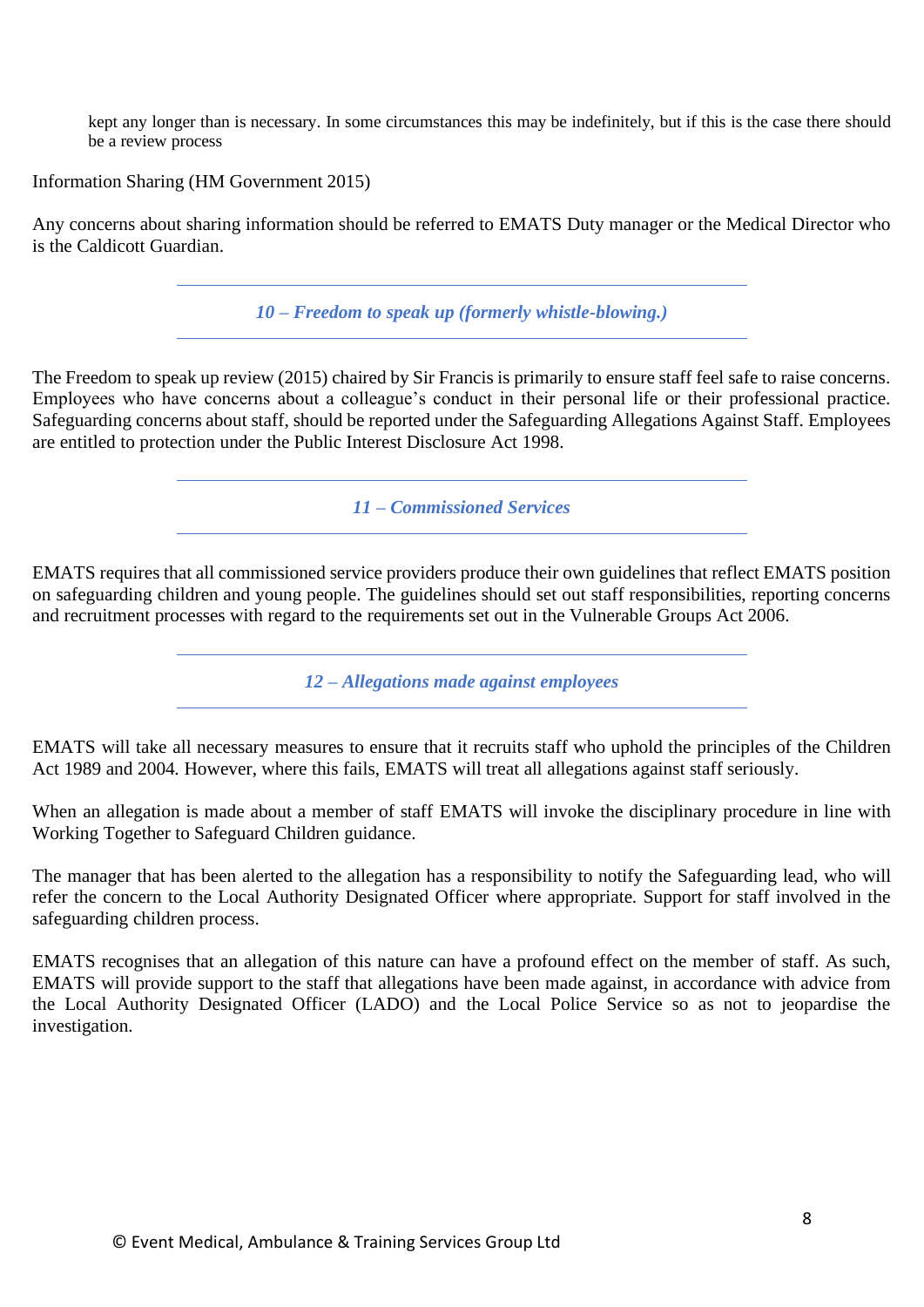#### *13 – Training and Supervision*

Current guidance means that EMATS specifies 'Safeguarding Children and Adults' at Risk training as mandatory. EMATS will ensure that clinical staff receive appropriate support which allows the clinician to reflect on a challenging or traumatic call as well as reflect on their practice. If as a result of an Internal Management Review of Serious incident etc, it is noted that further actions could or should have been undertaken by staff i.e. Missed opportunity, staff will be provided with a Staff Safeguarding Action Plan. The plan will outline the reasons for the action plan and what learning or development needs to take place.

*14 – Monitoring and Governance*

Strong governance is fundamental to enable EMATS to comply with requirements set out by the Department of Health and CQC so as to challenge existing arrangements and ensure robust safeguarding procedures, which should reflect current best practice and encompass learning from any incidents EMATS may have been involved in.

All safeguarding reports will be reviewed by the Managing Director and the Medical Director as part of the quarterly company performance review.